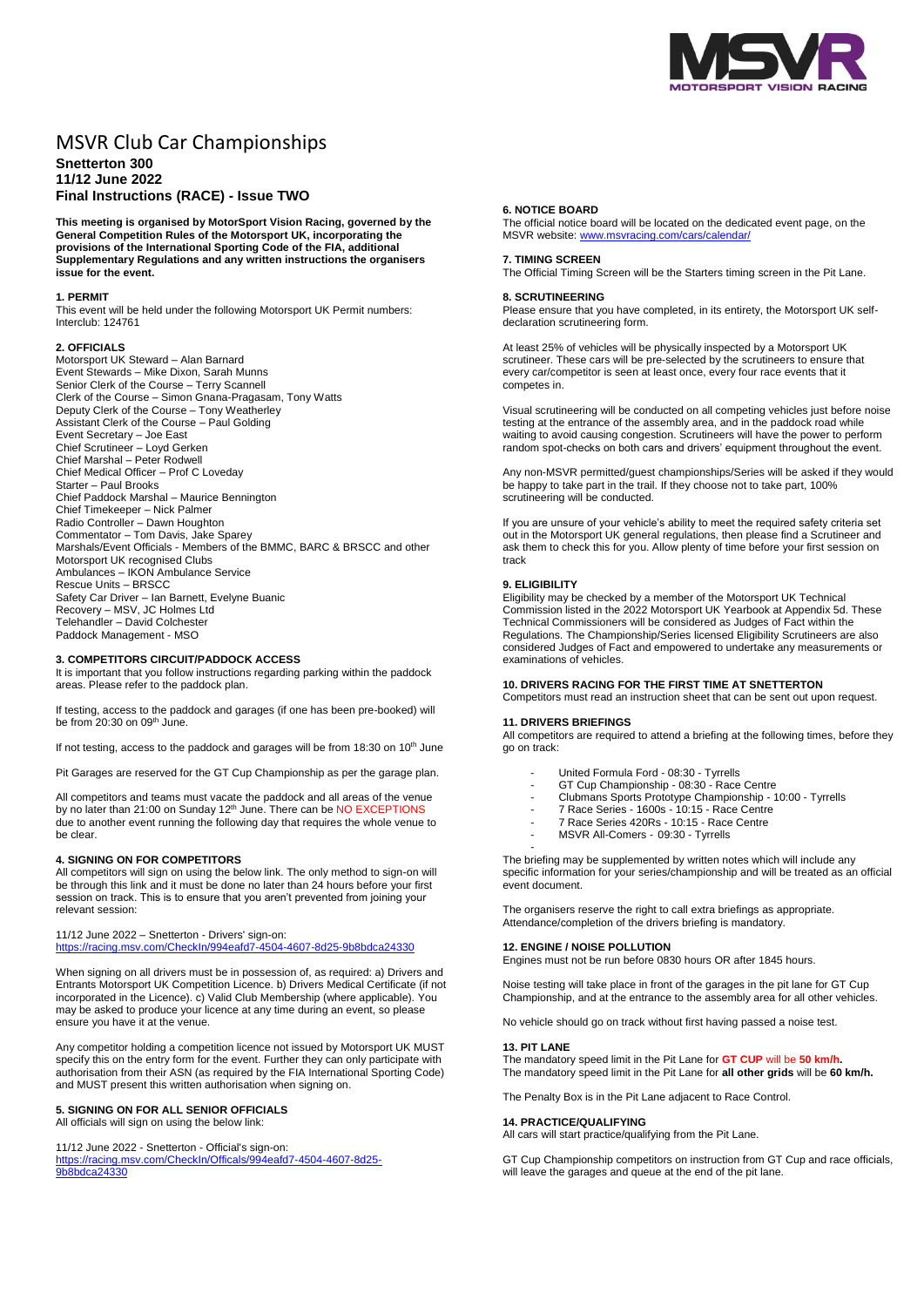

All other competitors will be required in the Assembly Area 20 minutes prior to their qualifying. On instruction from marshals, cars will proceed from the Assembly Area into the Pit Lane.

Please make yourself familiar with the location of the Assembly Area before your first practice session.

# **15. RACE START PROCEDURE**

GT Cup Championship competitors will leave the garages and proceed to their grid slot when advised that the pit lane exit is open.

All other competitors will proceed to the Assembly Area. On instruction from officials, all cars will proceed directly to the grid.

If the delay from the showing of the Green Flag to the start of the race takes more than four minutes the organisers reserve the right to reduce the race distance.

Please make yourself familiar with the location of the Assembly Area before your first practice session.

- Rolling Starts
	- o GT Cup Championship
	- o 7 Race Series 1600s
	- o 7 Race Series 420Rs o MSVR All-Comers
	-
- Standing Starts
	- o Clubmans Sports Prototype Championship o United Formula Ford
	-

All grids will have green flag laps

## **16. GRIDS**

Grid selection will be in accordance with Championship/Series Regulations.

#### **17. COUNTDOWNS**

For all races, the countdown will start at the 1 minute signal unless Championship Regulations specify a different procedure.

Please note that where possible the Countdown Boards, including the 5 second Board used for standing starts, will be displayed on the Startline Gantry Messaging Board – see pictures below.



Should technical difficulties prevent the use of the Gantry Messaging Board, the Starter will display boards from the Pit Wall.

For avoidance of doubt on standing starts, once all cars have returned to the grid at the end of the Green Flag lap, the 5 second board will be switched on & then switched off. The red starting lights to the left of the Gantry Messaging Board will then be switched on & the race starts when these red lights are switched off.

#### **18. SAFETY CAR**

The Clerk of the Course has the option to deploy a Safety Car in all qualifying and races. If required immediately after a race start, the Safety Car will be deployed from the exit of Turn 12. At all other times the Safety Car will join the circuit from the Pit Lane exit. It will always leave the circuit by entering the Pit Lane.

#### **19. TRACK LIMITS**

At this event infringements of 'track limits' as defined by Motorsport UK Regulation Q14.4.2 will be detected by an automatic system that will identify the offending car and produce a photograph of the infringement.

This photographic evidence will be considered as a fact and may be used by the Clerk of the Course for judicial procedures in accordance with Motorsport UK Regulations.

The above mechanism for such infringements does not preclude from marshals, officials and Judges of Fact from reporting infringements.

#### **20. LIVE SNATCH**

Cars may be removed from the gravel traps under local Yellow Flags/Lights.

Live Snatch will **not** be used for Heritage Formula Ford, Clubmans Sports Prototypes or MSVR All-Comers

# **21. END OF PRACTICE AND RACE PROCEDURE**

For races of time duration the Chequered Flag will be shown to the race leader

the first time he passes the finish line after the time has elapsed unless specified otherwise in Championship Regulations.

At the end of each practice or race, with the exception of GT Cup, all competitors must slow down after taking the Chequered Flag and leave the circuit on the right hand side after Turn 3 (Palmer). **Be aware that marshals and a moveable flashing sign may be trackside to signal you in.** Please refer to Figure 1 at the end of this document for more information.

GT Cup competitors must complete a full slowing down lap and enter the pitlane,

Parc Fermé is straight ahead as you leave the circuit. Please proceed there immediately unless otherwise instructed.

All competitors will remain under Parc Fermé conditions until advised by the Scrutineers.

# **22. CONTROL FLAGS**

Control flags (Black/White, Black/Orange etc) with car numbers may be shown from the control line on driver's right at the line.

The same information may also be shown from electronic panels displayed alongside the start lights in addition to or as an alternative to the flags on the line.

# **23. RED FLAGS**

In the case of a red flag during practice or qualifying, all cars must slow down, being prepared to stop, and enter the pit lane.

In the case of a red flag during a race, all cars must slow down, being prepared to stop, and stop on the grid.

Any category generating a Red Flag may be placed at the end of the programme subject to time remaining available.

#### **24. RESULTS**

Results of Qualifying and Races can be found on the virtual notice board on the MSVR website [\(www.msvracing.co.uk\)](http://www.msvracing.co.uk/) where they will be available once any outstanding judicial matters have been resolved.

#### **25. JUDGES OF FACT**

Judges may be appointed in accordance with Motorsport UK Q3.1.

Timekeepers: To declare the individual lap times and the order in which the cars cross the timing line throughout the competition.

Scrutineers: In addition to the Championship/Series Eligibility Scrutineers, eligibility may be checked by a member of the Motorsport UK Technical Commission, as listed in the Motorsport UK Officials' Yearbook Appendix 5(d).

#### **26. TIMING**

All competitors are required to use a AMB TranX 260, AMB MYLAPS X2 or MYLAPS TR2 Racing transponder. This can be either direct or battery powered. Transponders can be purchased from TSL a[t www.tsl-timing.com](http://www.tsl-timing.com/) in advance of the meeting.

You will no longer be able to hire a transponder on the day of the event, so please arrange for this with TSL in advance, leaving plenty of time before your event. This can be done by using the link below:

#### [Transponder Hire -](https://www.tsl-timing.com/Store#!/Single-Event-Transponder-Hire/p/211269578/category=0) click here

Competitors must supply the transponder number in advance of the event to their respective Race Series Coordinator or to MSVR.

#### **27. JUDICIAL PROCEDURES**

Where possible paperwork will be handled electronically.

All paperwork must be lodged with the Secretary of the meeting who will then process this as appropriate.

All decisions will be posted on the virtual noticeboard, which can be found on the dedicated event area of MSVR website (www.msvracing.co.uk)

At the discretion of the Judicial officials, Judicial Hearings may be recorded. Note that no competitor is allowed to record the proceedings (see Motorsport UK regulation C15).

#### **28. SPECIAL CIRCUIT NOTICES**

MSVR shall not be liable in the event of damage caused to vehicles being recovered from the track.

**All electrnic scooters are banned at MSV venues** and at MSVR events. There will be no exceptions.

Any cables laid across the paddock MUST be covered with a proprietary cable cover.